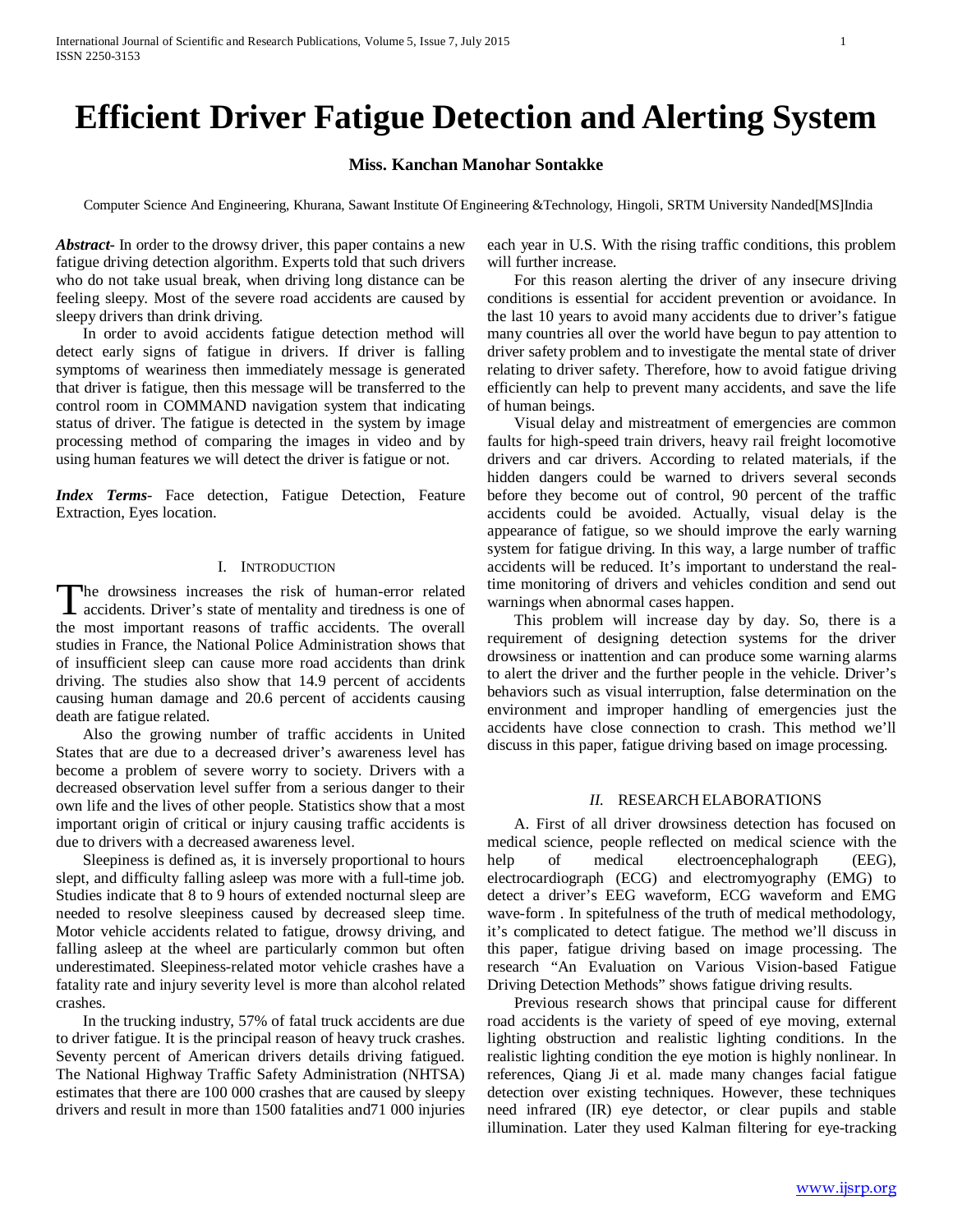method, it is a linear system estimation algorithm. In fatigue detection eye motion has the highly nonlinear so standard Kalman filter is no longer favorable. To solve these problems ZHANGs used a nonlinear unscented Kalman filter for fatigue detection but it require IR-sensitive camera.

#### B. Main reasons of driving drowsiness

 Four main factors of driver weariness: sleep, work, time of day, and physical. Most of the work is done successfully in day rather than in midnight. Sometimes by consuming caffeine or other stimulants people continue to keep on awake. Daily insufficient sleep increases and lastly the body fall downs and the person falls asleep. Time of day factor matters on body. Human brain much tries to think in day.

 Between the hours of 2 AM and 6 AM, the brain tells the body it should be asleep. The final factor is a person's physical condition. People sometimes are on medications that create drowsiness or have physical ailments that cause these issues. Being physically unhealthy, by being either weak or fat will cause fatigue. Additionally, being psychologically worried will cause the body to get fatigued.

### III. FACE DETECTION

# A. Algorithm for Face detection

 Face detection and tracking are important in many computer vision applications including activity recognition. Face detection done through an image or video. There are various methods for face detection, artificial neural network method, template matching method, Voila and Jones algorithm , AdaBoost face detection algorithm. Therein, skin color detection method is useful when it appears to multi-face detection and tracking. Systems based on color can recognize human faces from different visual angles, but this method adapts to color image and cannot be used in night mode. Template matching method mainly identifies human faces by the geometrical relationship within face structure. As for illumination and pose variation and covered partial human faces, this method shows its drawbacks. AdaBoost algorithm is adaptable to light variation, anti-shake and can localize human faces with all-weather conditions.

### B. Using Modified AdaBoost Algorithm

 Viola and Jones came up with the cascade of the Haar classifiers, which increases the computational .We modified Viola and Jones algorithm based on characteristics of FPGA. First, we used 16 classifiers as parallel computing tool. Each stage has 16 integer multiple of the number of classifiers. Also, the output passing rate of Bayesian training algorithm is modified to insure the overall detection rate and false alarm rate remain un-changed after modified the number of classifiers. The eventually trained Haar classifier contains 40 stages, 2192 classifiers and 4680

features.



Haar Classifier Input image pyramid Each feather is 16x16 window Output image filter Integral image Detected faces Lighting correction dustered Pre-processing Haar Classifier function Post-processing

Fatigue Detection using surf feature extraction algorithm

#### C. Implementation on FPGA

 Only the region of the picture through all of the stages is considered as human face region, and each stage contains 16 integer multiple of the number of classifiers, paper. We designed to simultaneously process the computing of 16 classifiers, and could obtain a speed 16 times faster than the traditional computing process. Because each stage declines regions that don't contain face area, declined regions cannot enter the next stage. The pass rate of the first stage in this design is 20%, while traditional pass rate is 50%. Because most of the computation is centralized on the first stage, as long as image region is blocked by the first stage, then there is no need to initialize parameters for the second stage. Thus time wasted on initialization will be cut off.

### IV. PROPOSED SYSTEM

## Image input:

 We click images from camera which is situated in front of driver. Then we extract one by one Images. We will compare these images with previous images.

Surf feature detection algorithm :

 First of all we detect the feature from eyes is useful for finding and tracking of face. It decides whether eyes are closed or opened.

 After extracting the feature points in image we track the face and eye movements if eyelids are 80% closed then the driver drowsiness detected.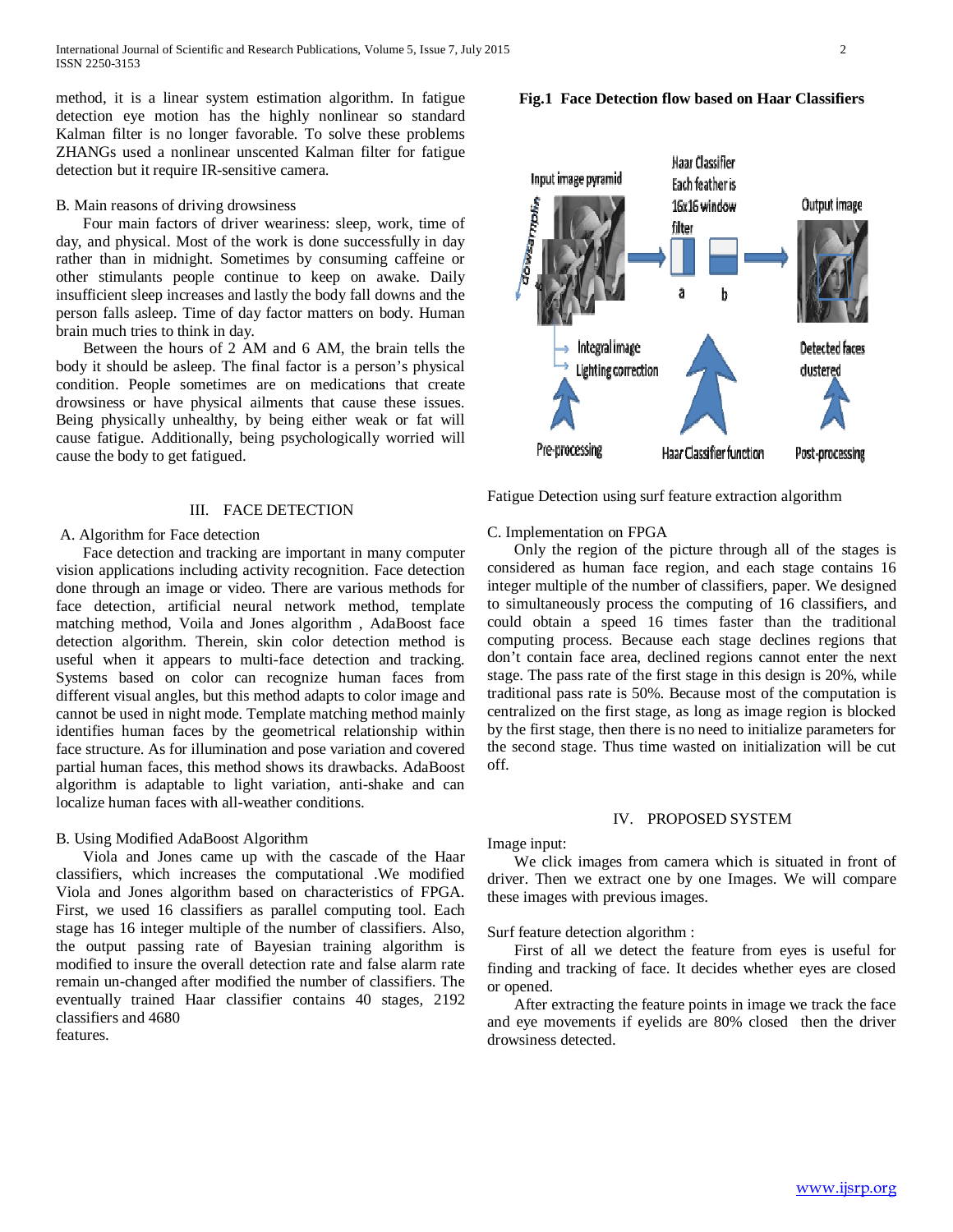

**Fig 2.Flow Diagram**

D. Eye state recognition

 We apply PRECLOS, it is the criteria to judge the fatigue. PRECLOS is identifies as the most helpful vision-based fatigue evaluation method. The U.S. Highway Traffic Safety Administration suggested that it is typical method for measurement of fatigue while driving. PRECLOS is the time fraction of eye slowly close in a certain period of time relatively than rapid eye blinking. Person whose eyelids are shut down at least 80% in one minute is described as sleeping .

 When Eye localization completed then Eye state identification should be performed. By using frame differential accumulation figure Eye position, open eye pattern and closed eye pattern of person are obtained. Then use closed and open eye pattern to determine whether this person is fatigue or not. This is the template matching algorithm, where Pm,n (i,j) denotes the pixel value of eye coordinates i, j. T(i,j) denotes the pixel value of pattern coordinates i,j. S(m,n) denotes the correlation value between detected eye image and pattern image, 0≤S(m,n)≤1.Threshold th is set. If S(m,n)≥th , detected eye image and pattern image are considered match each other.

#### V. CONCLUSION

 As explained overall the paper, many technologies exist for detection fatigue in driver. This system also tried to overcome the shortcomings of earlier developed fatigue detection system. In this technique the fatigue will be detected immediately and also shows current status of driver. It provides new enhancement in technology. The system can be very useful an efficient to avoid accident and can save people life. It can make the world a much better and safe place to live.

#### **REFERENCES**

- [1] Åkerstedt T, Gillberg M. Subjective and objective sleepiness in the active individual. International Journal of Neuroscience. 1990; 52: 29-37.
- [2] Åkerstedt T, Ingre M, Kecklund G, Anund A, Sandberg D, Wahde M, Philip, P, Kronberg P. Reaction of sleepiness indicators to partial sleep deprivation, time of day and time on task in a [3] Q. Ji, Z. Zhu, P. Lan. "Real time nonintrusive monitoring and prediction of driver fatigue" at IEEE Transactions on Vehicular Technology, 2004, 53(4): 1052 – 1068.
- [3] W. Horng, C. Chen, Y. Chang, et al. "Driver fatigue detection based on eye tracking and dynamic template matching" at Proceeding of the 2004 IEEE International Conference on Networking, Sensing & Control. New York: IEEE, 2004: 7 – 12.
- [4] S. J. Julier, J. K. Uhlmann "Unscented filtering and nonlinear estimation" at Proceedings of the IEEE, 2004, 92(3): 401 – 422.
- [5] H. Gu, Q. Ji, Z. Zhu "Active facial tracking for fatigue detection" at Proceedings of the Sixth IEEE Workshop on Applications of Computer Vision. Piscataway: IEEE, 2002: 137 – 142.
- [6] Rainer Lienhart and Jochen Maydt Intel Labs. "An Extended Set of Haarlike Features for Rapid Object Detection" . Intel Corporation, Santa Clara, CA 95052, USA.
- [7] Wei Sun, Xiaorui Zhang, Wei Zhuang, Huiqiang Tang. Driver Fatigue Driving Detection Based on Eye State. JDCTA: International Journal of Digital Content Technology and its Applications. 2011; 5: 307- 314.
- [8] Wierwille WW, Ellsworth LA, Wreggit SS, Fairbanks RJ, Kirn CL. Research on vehicle-based driver status/performance monitoring: development, validation, and refinement of algorithms for detection of driver drowsiness. National Highway Traffic Safety Administration Final Report: DOT HS 808 247. 1994.
- [9] VIOLA P, JONES MJ. 'Robust real-time face detection'. Int. J. Comput. Vision. 2004; 57: 137–154.
- [10] VIOLA P, JONES M. 'Rapid object detection using a boosted cascade of simple features'. Proc. 2001 IEEE Computer Society Conf. on Computer Vision and Pattern Recognition, CVPR. 2001; 1: 511-518.
- [11] Xiao-Gang JIANG, Jian-Yang ZHOU, Jiang-Hong SHI and Hui-Huang CHEN. "FPGA Implementation of Image Rotation Using Modified Compensated CORDIC". IEEE. 2005; 2: 752-756.
- [12] Wier Wille, WW, Ellsworth, LA, Wreggit, SS, Fairbanks. Research on vehicle-based driver status/performance monitoring: development, validation, and refinement of algorithms for detection of driver drowsiness. National Highway Traffic Safety Administration Final Report. 1994; 204- 206.
- [13] Juhua Zhu, Bede Liu, Stuar C Schwartz. "General Illumination Correction and its Application to Face Normalization". IEEE International Conference on Acoustics, Speech, and Signal Process. 2003; 3:III- 133-6.

# **AUTHORS**

**First Author** – Miss. Kanchan Manohar Sontakke, .E(Pursuing)CSE, Khurana, Sawant Institute Of Engineering &Technology, Hingoli, SRTM University Nanded[MS]India Email-id:sontakkekanchan@gmail.com